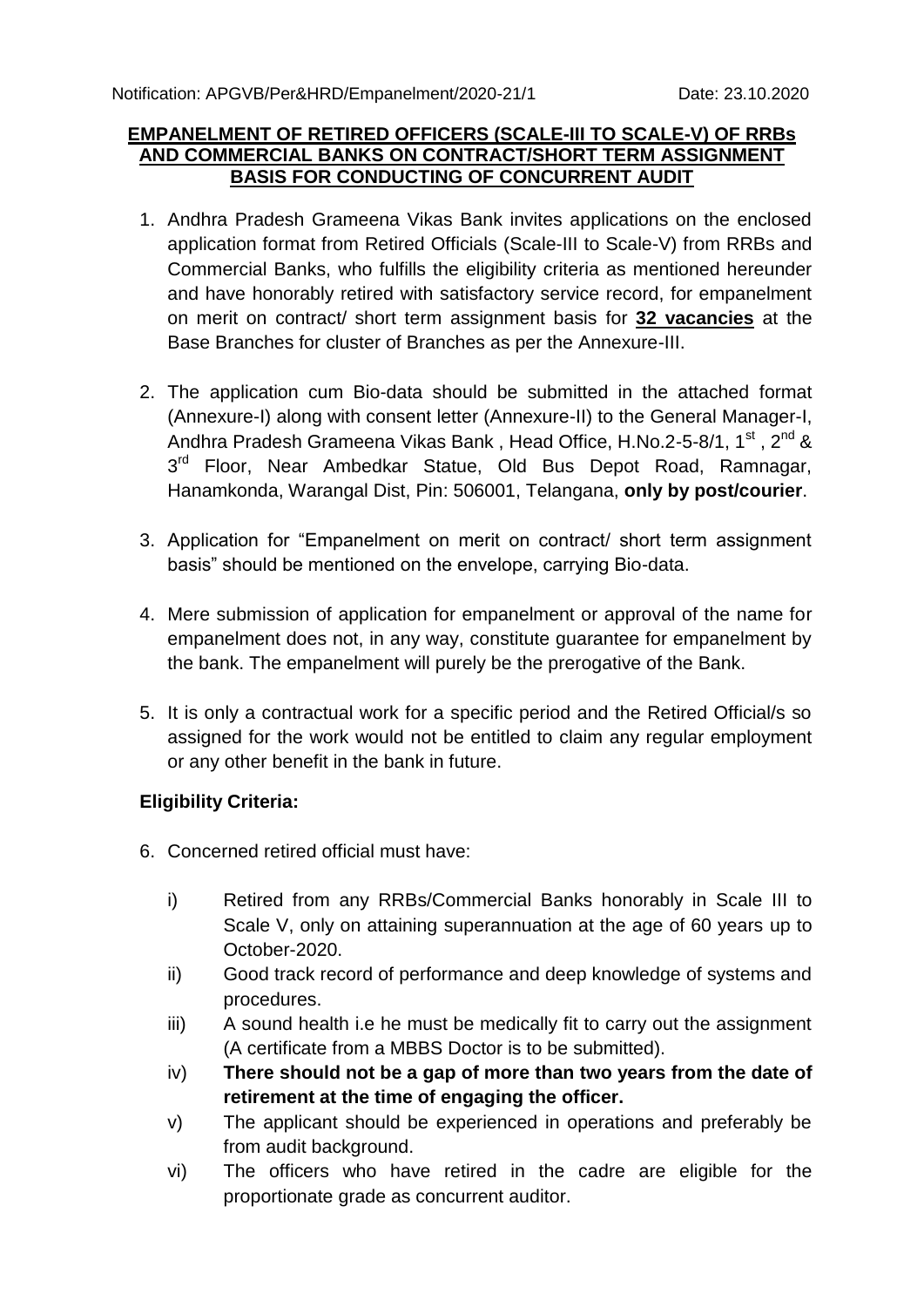### 7. **Remuneration payable :**

| <b>Particulars</b>                          | $\mathsf{A}$<br>Category<br>Clusters)@                                                                 | (Non-difficult                                                                                               | (Difficult<br>B<br>Category<br>Clusters)#                                                              |                                                                                              |
|---------------------------------------------|--------------------------------------------------------------------------------------------------------|--------------------------------------------------------------------------------------------------------------|--------------------------------------------------------------------------------------------------------|----------------------------------------------------------------------------------------------|
|                                             | Retired<br>officers in the<br>Scale<br>grade<br>Ш<br>$\overline{\phantom{0}}$<br>Concurrent<br>Auditor | Retired<br>officers in the<br>grade Scale<br>$IV$ & $V$<br>$\blacksquare$<br>Senior<br>Concurrent<br>Auditor | Retired<br>officers in the<br>Scale<br>grade<br>Ш<br>$\overline{\phantom{0}}$<br>Concurrent<br>Auditor | Retired<br>officers in the<br>Scale<br>grade<br>IV &<br>V<br>Senior<br>Concurrent<br>Auditor |
| Remuneration                                | Rs. 20,000/-                                                                                           | Rs. 27,000/-                                                                                                 | Rs. 22,000/-                                                                                           | Rs. 29,000/-                                                                                 |
| &<br>Travelling<br>Other<br><b>Expenses</b> | Rs. 15,000/-                                                                                           | Rs. 15,000/-                                                                                                 | Rs. 18,000/-                                                                                           | Rs. 18,000/-                                                                                 |
| Total                                       | Rs. 35,000/-                                                                                           | Rs. 42,000/-                                                                                                 | Rs. 40,000/-                                                                                           | Rs. 47,000/-                                                                                 |

- 8. Other Terms & Conditions:
	- i) For Concurrent Audit, the period of engagement of these ex-officials will be for a period of three years subject to annual review and renewal of arrangement. However, the engagement of an ex-official will be terminated if he attains 65 years age during the perod of engagement. The engagement may be terminated at any time by giving 30 days' notice on non-performance.
	- ii) The engagement of retired officers in the Bank shall not be considered as a case of re-employment in the Bank. The Bank may cancel/terminate the contract of the engagement/ empanelment at any time without assigning any reason whatsoever with an option of 30 days' notice period or payment/surrender of remuneration in lieu thereof. Whenever the ex-officer proposes to quit the assignment he has to give one month advance notice otherwise he has to forego the caution deposit.

Operational guidelines will be handed over to the selected Retired Officer, at the time of handing over the assignment.

- 9. The retired official will undertake that he / she will not sub contract / sub assign the allotted assignment.
- 10.The last date for receipt of application with Bio-data at our office is **12 th November 2020 up to 5.00 PM.**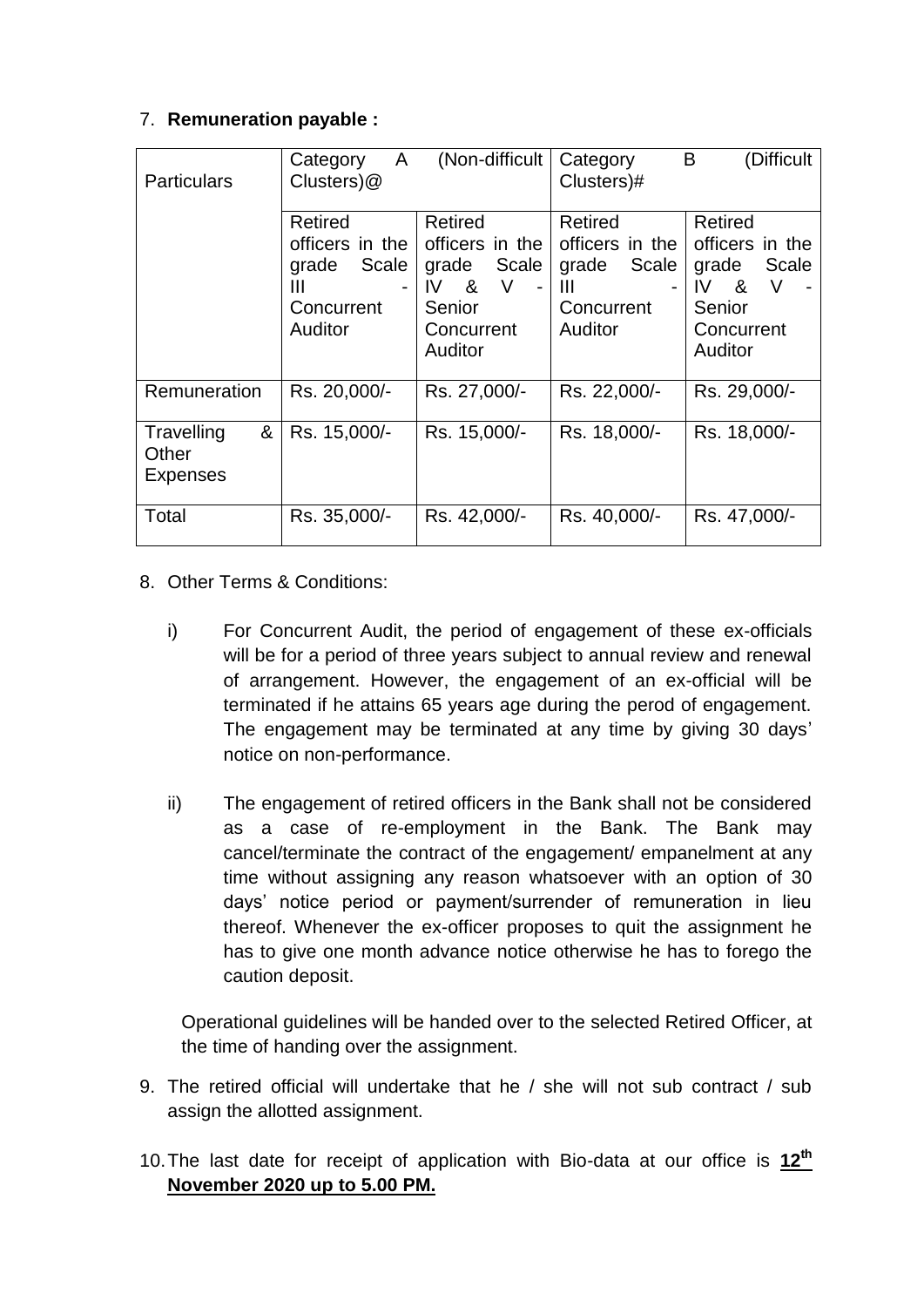- 11.The officers voluntarily retired/resigned/suspended/ who have left the Bank otherwise before superannuation are not eligible for consideration for empanelment.
- 12.The integrity of the official should not have been doubtful.
- 13.In respect of retired officials from the other Banks, **the details of DP cases (i.e., Certificate of No punishment / penalty should have been inflicted on the official during last 5 years of his/her service in the Bank preceding his retirement and No Major penalty during his/her entire service in the Bank) have to be produced by the candidate obtained from their ex-employer.**
- 14.Cases of CBI or other law enforcement agencies should not have been contemplated / pending against the official.
- 15.The retired officers should execute a stamped undertaking and declaration of Fidelity and Secrecy before taking up the assignment.
- 16.The Retired officers engaged for the purpose of conducting the Concurrent Audit will be given SIM card (data allotment) and monthly tariff of Rs.200+ tax under CUG from Head Office and they have to use their own mobile set. The expenditure incurred over and above the tariff permitted has to be borne by him only.
- 17.The Retired officers engaged for the purpose of conducting the Concurrent Audit of the Branches are not eligible for halting allowance for visiting the branches.
- 18.No conveyance allowance/travel allowance will be paid. However, if the branch falls beyond 50km radius, suitable conveyance/out of pocket allowance in lump sum say between Rs.1,000/- to Rs.2,000/- (depending on the distance travelled) may be paid in lump sum to the auditors monthly.
- 19.**Leave**: 12 days leave (one leave per month) will be allowed for every financial year of engagement on an annual basis or on pro-rata basis or on part thereof. Accumulation of leave will be up to maximum of 3 days. Carrying forward of leave to next financial year or encashment of leave will not be permitted.
- 20.Retired officers shall not be eligible for reimbursement of medical or any other benefits during the engagement period.
- 21.HRA or leased accommodation will not be paid.
- 22.For Auditors, laptops will be provided and has to be returned at the time of termination of contract. The expenditure for normal repairs will be borne by the Bank, but for major repairs the concerned ex-officer has to bear the expenditure. The required stationery will be provided by the respective branches for submission of report.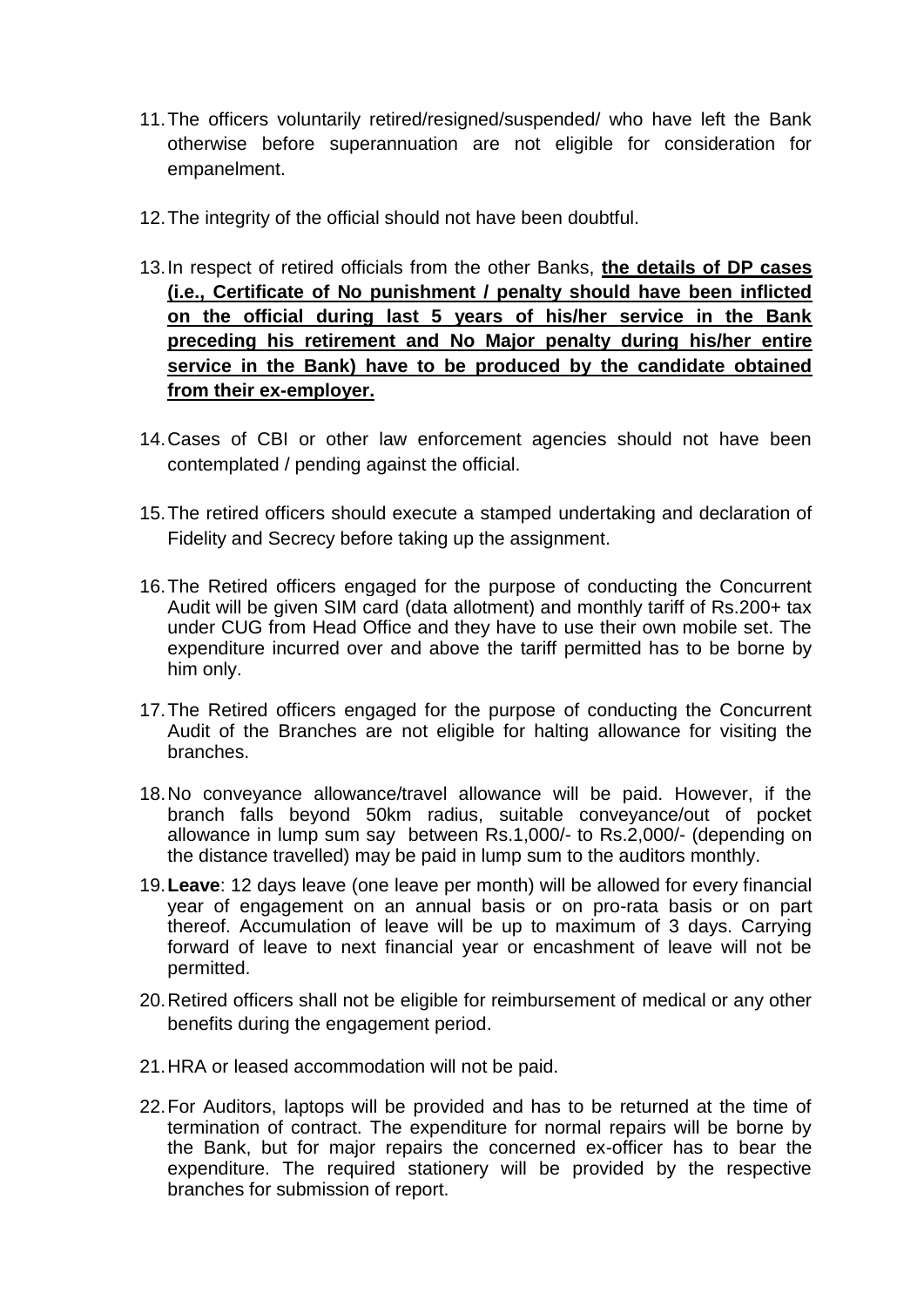- 23.He has to deposit an amount of Rs.30,000/- as caution deposit and it will be refunded on termination of contract.
- 24.The Retired officers will not exercise any administrative/ financial powers during the period of engagement.
- 25.The Retired officers will not accept any assignment with any other organization during the period of their contractual service in the Bank.
- 26.The Retired officers should have the working knowledge on computer.
- 27.**Income Tax:** Income Tax or any other tax liabilities on remuneration will be deducted, as per prevailing rate (s) of Income Tax Rules.
- 28.**Working Hours:** The Retired officers shall follow the normal working hours as applicable to serving officials.
- 29.The Time frame fixed for completion of task is to be adhered and reports are to be submitted as per schedule.
- 30.Incomplete application or application without requisite enclosures will not be entertained.
- 31.The tentative date & venue for interviews will be intimated to all the eligible candidates through e-mail. (applicants are requested to furnish correct e-mail & mobile number)

-Sd/-

**GENERAL MANAGER – I** Andhra Pradesh Grameena Bank Head Office, Warangal. Date: 23-10-2020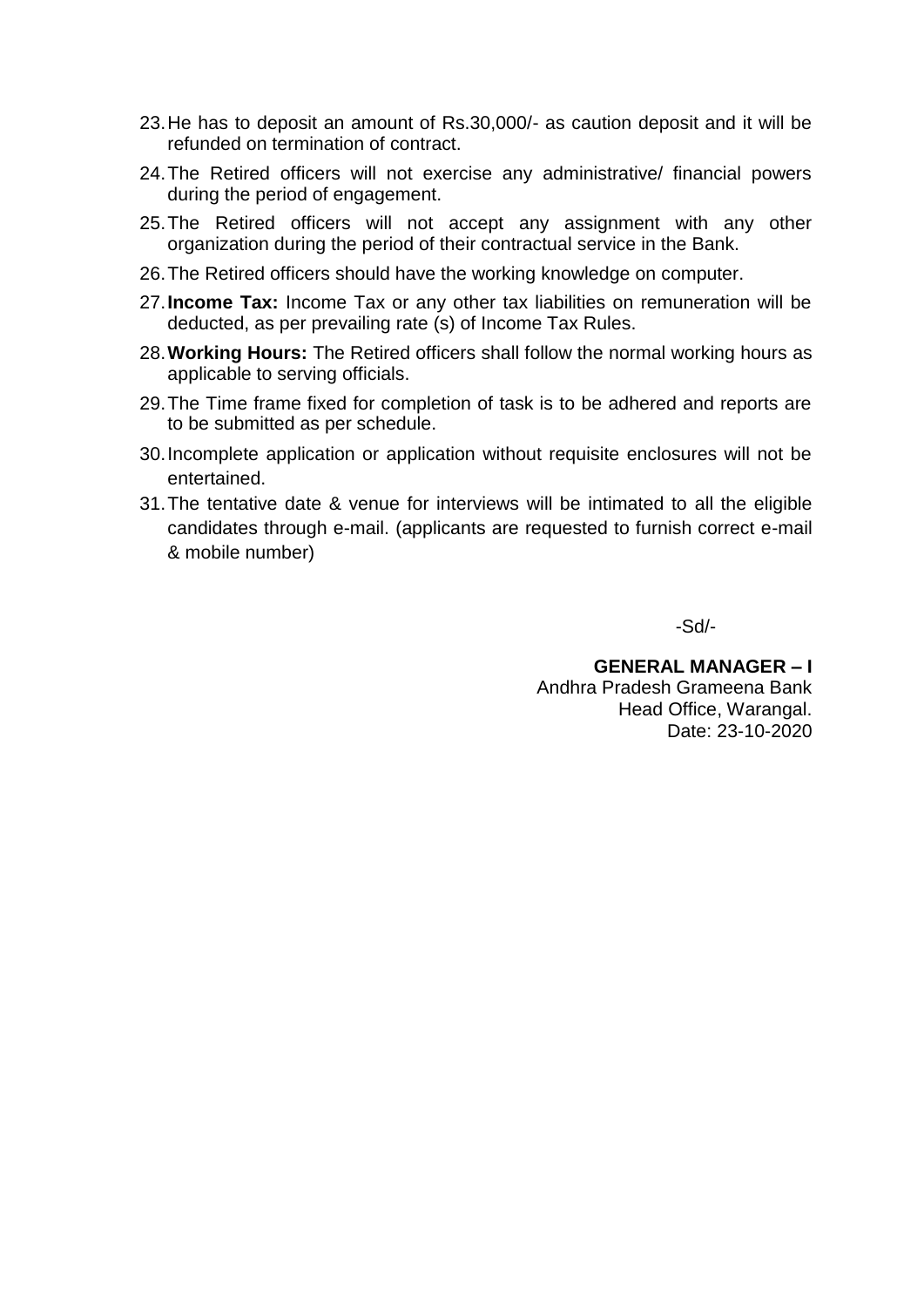### **APPLICATION CUM BIO-DATA FORMAT FOR ENGAGEMENT/EMPANELMENT OF RETIRED OFFICERS (SCALE-III TO SCALE-V) OF RRBs AND COMMERCIAL BANKS ON CONTRACT/SHORT TERM ASSIGNMENT BASIS FOR CONDUCTING OF CONCURRENT AUDIT**

discussion of the contract of the contract of the Date:

The General Manager-I Andhra Pradesh Grameena Vikas Bank , Head Office, H.No.2-5-8/1,  $3<sup>rd</sup>$  Floor, Near Ambedkar Statue, Old Bus Depot Road, Ramnagar, Hanamkonda, Warangal Dist, Pin: 506001, Telangana.

Latest Photo

Sir,

I hereby offer my services for Engagement/Empanelment of Retired Officers (Scale-III to Scale-V) of RRBs and Commercial Banks on Contract/Short Term Assignment Basis for conducting of Concurrent Audit in the grade:

- a) Retired officer in Scale V/IV Senior Concurrent Auditor.
- b) Retired offices in the grade Scale III- Concurrent Auditor.

My bio-data is as under for your consideration:

| S.No           | <b>Particulars</b>             | <b>Details</b> |
|----------------|--------------------------------|----------------|
| $\mathbf 1$    | Name of Applicant              |                |
| $\overline{2}$ | <b>Bank Name</b>               |                |
| 3              | Address of applicant-Permanent |                |
|                | -correspondence                |                |
| $\overline{4}$ | Landline No/s (with STD code)  |                |
| 5              | Mobile No*                     |                |
| 6              | E-mail address*                |                |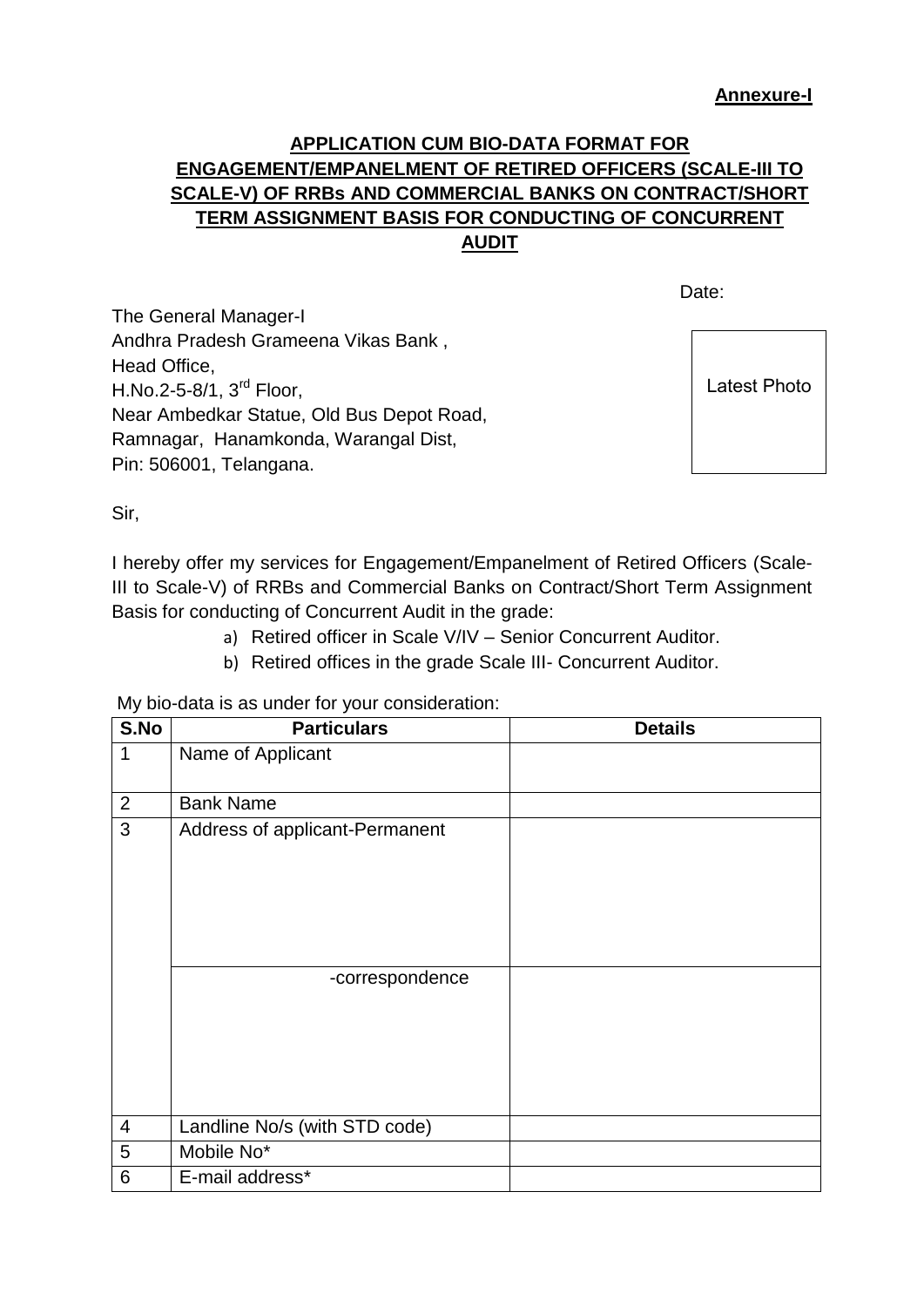| $\overline{7}$ | Date of Birth                           |  |
|----------------|-----------------------------------------|--|
| 8              | Age as on 31.10.2020                    |  |
| 9              | Date of Appointment in the Bank         |  |
| 10             | Date since when in officer cadre        |  |
| 11             | Scale-III<br>from<br>to                 |  |
|                | Scale-IV from<br>to                     |  |
|                | Scale-V<br>from<br>to                   |  |
|                | Date of Superannuation                  |  |
| 12             | Designation at the time of Retirement   |  |
| 13             | Whether Medical Certificate from the    |  |
|                | <b>MBBS Doctor is attached</b>          |  |
| 14             | Whether any Major Penalty was           |  |
|                | imposed during the entire tenure of the |  |
|                | service (Y/N) is attached               |  |
| 15             | Whether CBI / Court has initiated       |  |
|                | proceedings against the applicant or    |  |
|                | applicant has been convicted by court,  |  |
|                | if yes, details thereof.                |  |
| 16             | Qualification - Academic                |  |
| 17             | Qualification - Professional            |  |
| 18             | Any other Qualification                 |  |

18. Other details if any:

#### 19. Certificate/s:

a) I confirm that the details/ information furnished above are / is true and correct. In case, any details furnished above is found to be incorrect later on, the Bank has right to terminate the assignment given, without giving any notice.

b) I also undertake that I will not sub contract / sub assign the audit assignment.

c) I also hereby declare that if my name is included in the bank's approved list, I will undertake to do the tasks entrusted to me in the best interest of the Bank.

d) I shall also abide by the rules and regulations of the Bank in force from time to time and will always keep the bank's interest foremost in my mind.

20. I understand & agree that the assignment will be on the terms & conditions as contained in the offer letter at the time of giving the assignment / contract for work.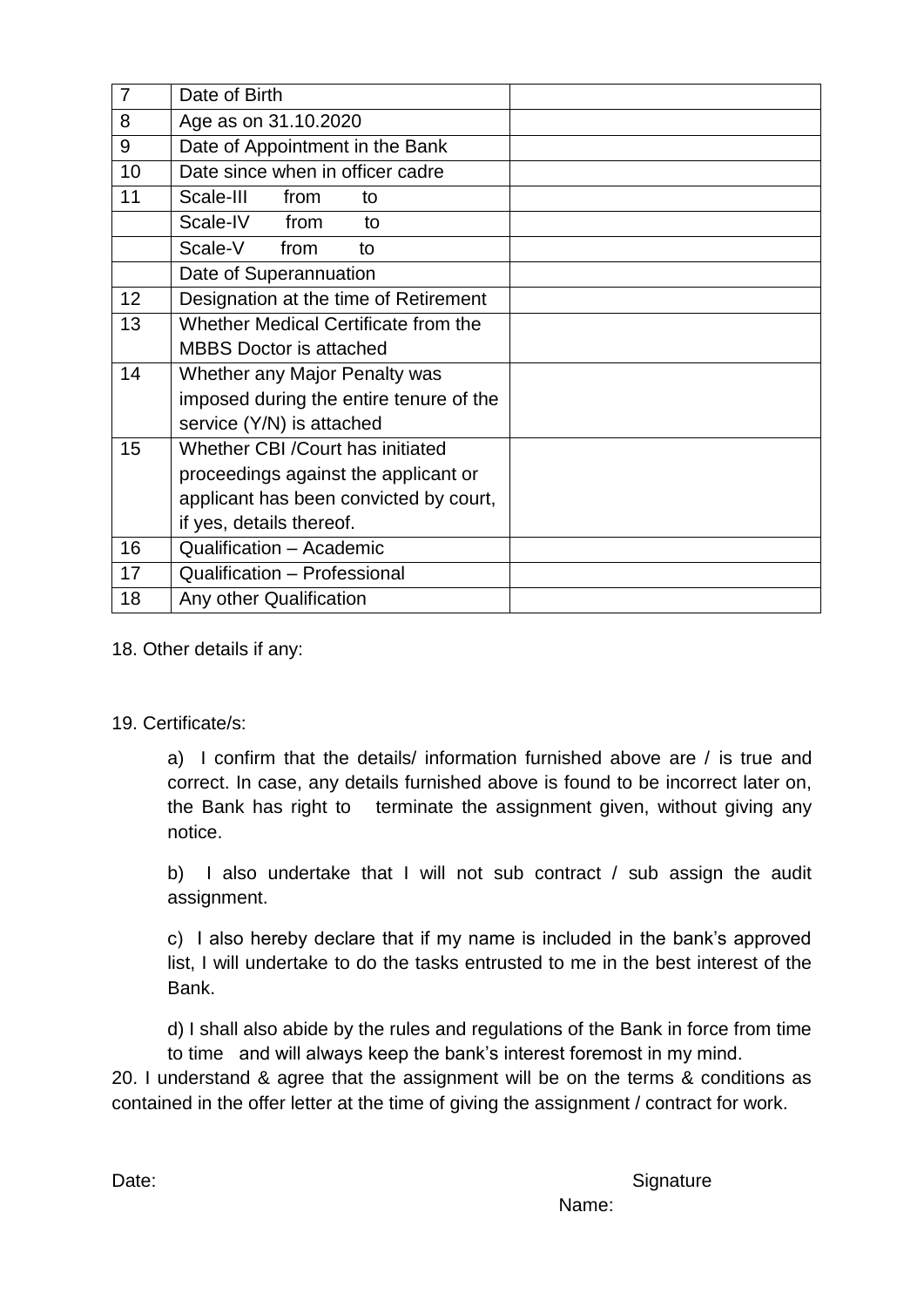#### **Annexure-II**

To The Chairman, A.P. Grameena Vikas Bank, Head Office, Warangal.

Sir,

### **CONSENT LETTER** (Optional)

undertake that I am willing to work as concurrent auditor for APGVB.

2. I also offer to work any of the following Base Branches (List of Base Branches are

furnished in Annexure-III) as my option in order of preference.

#### **S.No. Name of the Base Branch**

- 1.
- 2.

3.

(\* if no option, 'Nil' to be reported)

Yours faithfully,

(Signature)

Name:

Date:

Mobile No.:

Email ID :

Place of Residence:

Place of last posting: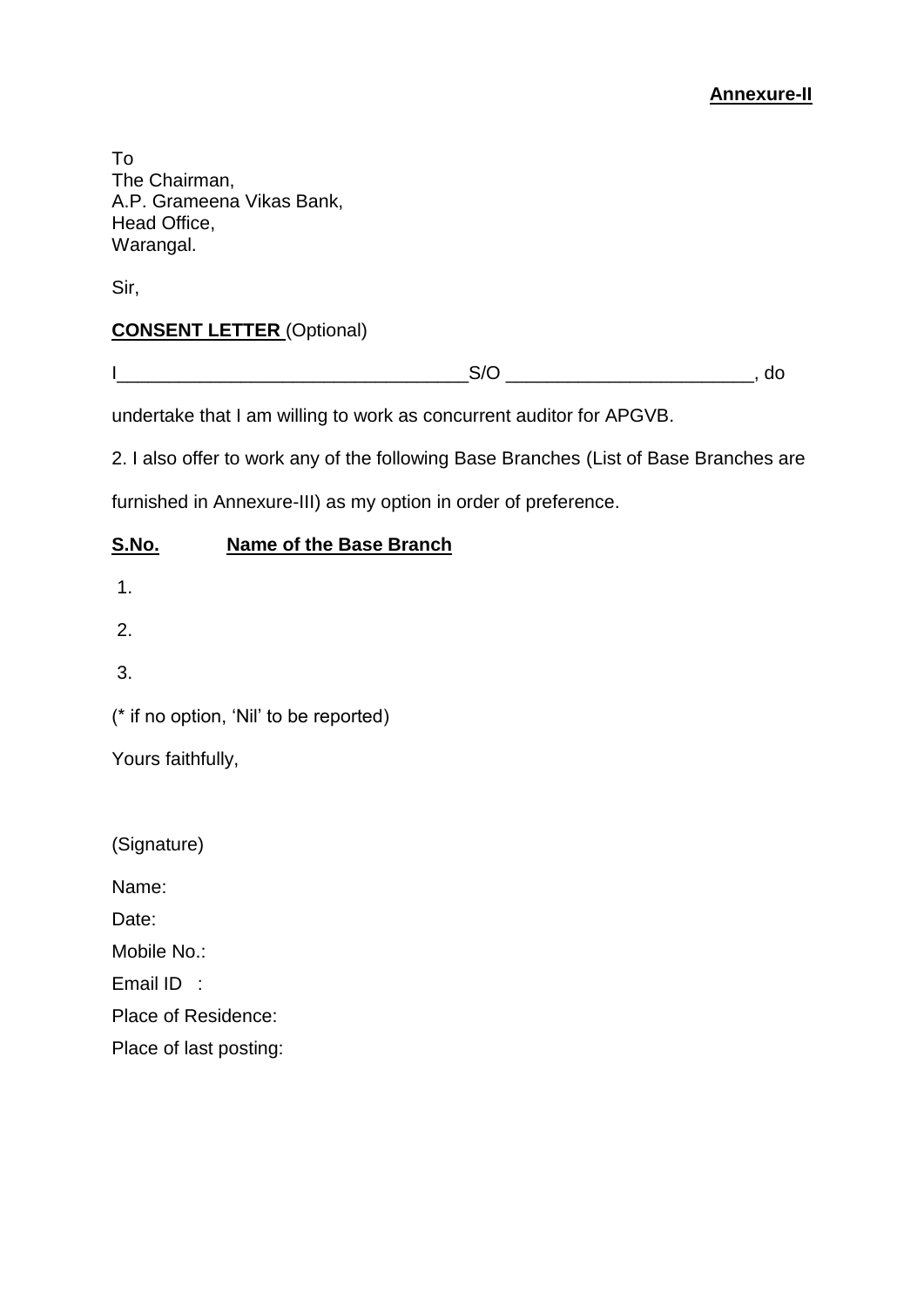| SI. No. | Sub SI.<br>No. | <b>Cluster Name</b>                                               | <b>Region name</b> |  |
|---------|----------------|-------------------------------------------------------------------|--------------------|--|
| 1.      | 1.             | Kalwakurthy                                                       | AshokNagar         |  |
| 2.      | 2.             | Narsapur                                                          | AshokNagar         |  |
| 3.      | 3.             | Suryapeta                                                         | Khammam            |  |
| 4.      | 4.             | Raparthinagar                                                     | Khammam            |  |
| 5.      | 5.             | Old Palamoor                                                      | Mahaboobnagar      |  |
| 6.      | 6.             | Jadcherla                                                         | Mahaboobnagar      |  |
| 7.      | 7.             | Mahabubnagar                                                      | Mahaboobnagar      |  |
| 8.      | 8.             | Gadwal                                                            | Mahaboobnagar      |  |
| 9.      | 9.             | Miryalaguda                                                       | Nalgonda           |  |
| 10.     | 10.            | Nalgonda                                                          | Nalgonda           |  |
| 11.     | 11.            | Patancheru                                                        | Sangareddy         |  |
| 12.     | 12.            | Ramayampet                                                        | Sangareddy         |  |
| 13.     | 13.            | Ranasthalam                                                       | Srikakulam         |  |
| 14.     | 14.            | Narasannapeta                                                     | Srikakulam         |  |
| 15.     | 15.            | Anakapalle                                                        | Visakhapatnam      |  |
| 16.     | 16.            | Narsipatnam                                                       | Visakhapatnam      |  |
| 17.     | 17.            | Sabbavaram                                                        | Vizianagaram       |  |
| 18.     | 18.            | kazipet                                                           | Warangal           |  |
| 19.     | 19.            | Head quarter at Inspection<br><b>Head Office</b><br>& Audit Dept. |                    |  |

# **Category A (Non-difficult Clusters)**

## **Category B (Difficult Clusters)**

| SI. No. | Sub SI.<br>No. | <b>Cluster Name</b>  | <b>Region name</b>  |
|---------|----------------|----------------------|---------------------|
| 20.     | 1.             | Achampet             | AshokNagar          |
| 21.     | 2.             | Bhadrachalam         | Bhadrachalam        |
| 22.     | 3.             | Thallada             | Bhadrachalam        |
| 23.     | 4.             | Kothagudem           | <b>Bhadrachalam</b> |
| 24.     | 5.             | Sathupally           | Bhadrachalam        |
| 25.     | 6.             | Madhira              | Khammam             |
| 26.     | 7.             | Narayanpet           | Mahaboobnagar       |
| 27.     | 8.             | <b>K Malle Pally</b> | Nalgonda            |
| 28.     | 9.             | Thripuraram          | Nalgonda            |
| 29.     | 10.            | Parvathipuram        | Parvathipuram       |
| 30.     | 11.            | Palakonda            | Parvathipuram       |
| 31.     | 12.            | Narayankhed          | Sangareddy          |
| 32.     | 13.            | Mahabubabad          | Warangal            |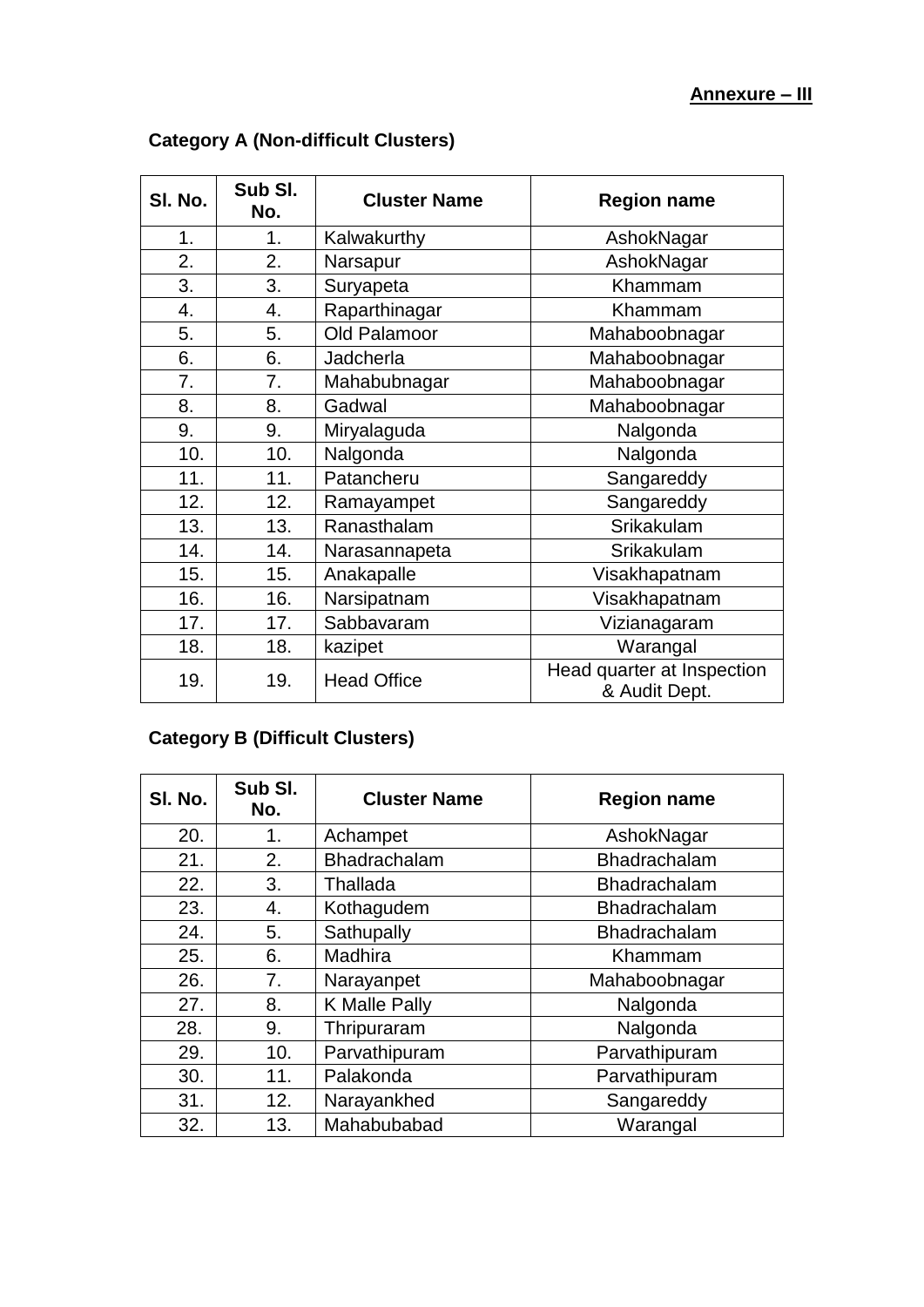| SI.<br>No. | <b>Sub</b><br>SI.<br>No. | <b>Br Code</b> | <b>Branch Name</b>               | <b>RO</b>     | <b>Cluster Name</b> |
|------------|--------------------------|----------------|----------------------------------|---------------|---------------------|
| 1.         | 1                        | 7167           | Kalwakurthy                      | AshokNagar    |                     |
| 2.         | $\overline{2}$           | 7157           | Jupally                          | AshokNagar    |                     |
| 3.         | 3                        | 7125           | Irvin                            | AshokNagar    | Kalwakurthy         |
| 4.         | $\overline{\mathbf{4}}$  | 7146           | Urukondapet                      | AshokNagar    |                     |
| 5.         | 5                        | 7118           | Midgil                           | Mahaboobnagar |                     |
| 6.         | 6                        | 7194           | Hyderabad X roads<br>Kalwakurthy | AshokNagar    |                     |
| 7.         | 1                        | 8161           | Narsapur                         | AshokNagar    |                     |
| 8.         | $\overline{2}$           | 8110           | Jinnaram                         | AshokNagar    |                     |
| 9.         | 3                        | 8195           | Gomaram                          | AshokNagar    | Narsapur            |
| 10.        | $\overline{4}$           | 8131           | Yeldurthi                        | Sangareddy    | 2                   |
| 11.        | 5                        | 8128           | Manoharabad                      | AshokNagar    |                     |
| 12.        | 6                        | 8155           | Waddepally                       | AshokNagar    |                     |
| 13.        | 1                        | 6231           | Suryapeta & AMH                  | Khammam       |                     |
| 14.        | $\overline{2}$           | 6265           | P.Kondaram                       | Khammam       |                     |
| 15.        | 3                        | 6281           | P.S.R.Centre Suryapet            | Khammam       | Suryapeta           |
| 16.        | $\overline{\mathbf{4}}$  | 6222           | Nuthankal                        | Khammam       |                     |
| 17.        | 5                        | 6212           | <b>Thirumala Giri</b>            | Khammam       |                     |
| 18.        | $\overline{6}$           | 6223           | <b>Nakrekal</b>                  | Khammam       |                     |
| 19.        | 1                        | 4176           | Raparthinagar                    | Khammam       |                     |
| 20.        | $\overline{2}$           | 4106           | Kusumanchi                       | Khammam       |                     |
| 21.        | 3                        | 4125           | Thirumalayapalem                 | Khammam       | Raparthinagar       |
| 22.        | $\overline{\mathcal{A}}$ | 4131           | Sublaid                          | Khammam       | 4                   |
| 23.        | 5                        | 4155           | <b>Church Road Kmm</b>           | Khammam       |                     |
| 24.        | 6                        | 4185           | Pandurangapuram                  | Khammam       |                     |
| 25.        | 1                        | 7210           | <b>Bhageeratha Colony</b>        | Mahaboobnagar |                     |
| 26.        | $\overline{2}$           | 7178           | Padmavathi Colony                | Mahaboobnagar | Old Palamoor        |
| 27.        | 3                        | 7172           | Old Palamoor                     | Mahaboobnagar |                     |
| 28.        | $\overline{4}$           | 7148           | Elikicherla                      | Mahaboobnagar | 5                   |
| 29.        | 5                        | 7131           | Kosgi                            | Mahaboobnagar |                     |
| 30.        | 6                        | 7129           | Bhoothpur                        | Mahaboobnagar |                     |
| 31.        | $\overline{1}$           | 7132           | Jadcherla                        | Mahaboobnagar |                     |
| 32.        | $\overline{2}$           | 7103           | Rajapoor                         | Mahaboobnagar |                     |
| 33.        | 3                        | 7122           | Avancha                          | Mahaboobnagar | Jadcherla           |
| 34.        | $\overline{\mathbf{4}}$  | 7108           | Gangapur                         | Mahaboobnagar | 6                   |
| 35.        | 5                        | 7173           | <b>Badepally</b>                 | Mahaboobnagar |                     |
| 36.        | 6                        | 7159           | Moosapet                         | Mahaboobnagar |                     |
| 37.        | 1                        | 7101           | Mahabubnagar                     | Mahaboobnagar |                     |
| 38.        | $\overline{2}$           | 7162           | Jinnaram (MBNR)                  | Mahaboobnagar | Mahabubnagar        |
| 39.        | 3                        | 7160           | Ramchandrapur                    | Mahaboobnagar |                     |
| 40.        | $\overline{\mathbf{4}}$  | <b>AMH</b>     | Mahabubnagar                     | Mahaboobnagar |                     |
| 41.        | 5                        | 7174           | Marikal                          | Mahaboobnagar |                     |

# **Category A (Non-difficult Clusters with Branch Names)**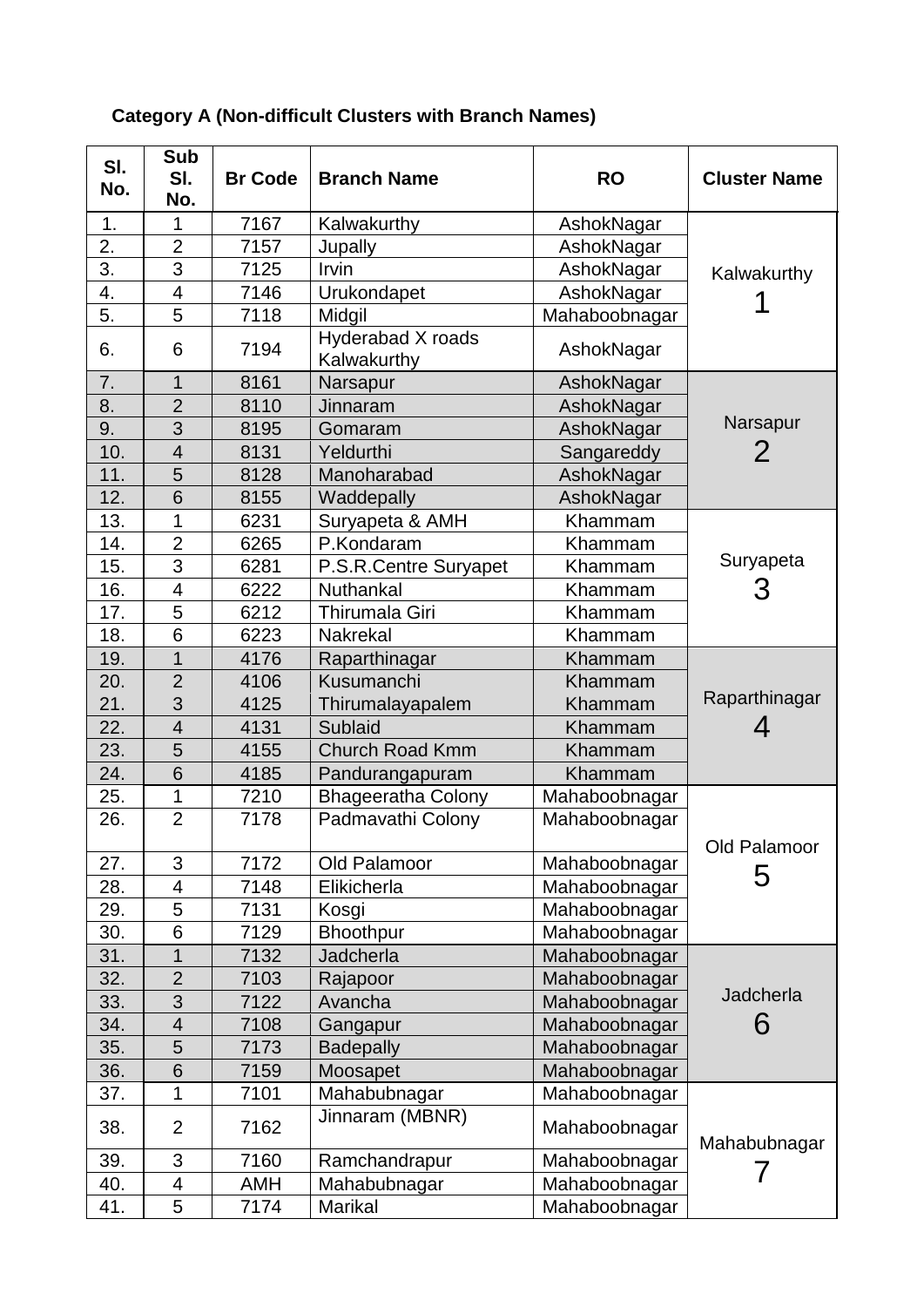| SI.<br>No. | <b>Sub</b><br>SI.<br>No. | <b>Br Code</b> | <b>Branch Name</b>          | <b>RO</b>     | <b>Cluster Name</b> |
|------------|--------------------------|----------------|-----------------------------|---------------|---------------------|
| 42.        | 1                        | 7140           | Kothakota                   | Mahaboobnagar |                     |
| 43.        | $\overline{2}$           | 7168           | Gadwal                      | Mahaboobnagar |                     |
| 44.        | 3                        | 7124           | Pedda Mandadi               | Mahaboobnagar | Gadwal              |
| 45.        | $\overline{4}$           | 7165           | Sasanool                    | Mahaboobnagar | 8                   |
| 46.        | 5                        | 7177           | leeja                       | Mahaboobnagar |                     |
| 47.        | 6                        | 7133           | Alampur                     | Mahaboobnagar |                     |
| 48.        | 1                        | 6243           | Miryala Guda                | Nalgonda      |                     |
| 49.        | $\overline{2}$           | 6214           | Dameracherla                | Nalgonda      |                     |
| 50.        | $\overline{3}$           | 6272           | M.G.Road(N)                 | Nalgonda      | Miryalaguda         |
| 51.        | $\overline{4}$           | 6273           | V.T.Nagar(N)                | Nalgonda      |                     |
| 52.        | 5                        | 6282           | H.B.Colony Mlg              | Nalgonda      |                     |
| 53.        | 6                        | <b>AMH</b>     | Miryala Guda                | Nalgonda      |                     |
| 54.        | $\mathbf{1}$             | 6202           | Nalgonda                    | Nalgonda      |                     |
| 55.        | $\overline{2}$           | 6278           | Chandur                     | Nalgonda      |                     |
| 56.        | 3                        | 6221           | Gurrampodu                  | Nalgonda      | Nalgonda            |
| 57.        | $\overline{4}$           | 6239           | Kanegal                     | Nalgonda      | 10                  |
| 58.        | 5                        | 6218           | Narketpally                 | Nalgonda      |                     |
| 59.        | 6                        | <b>AMH</b>     | Nalgonda                    | Nalgonda      |                     |
| 60.        | $\overline{1}$           | 8163           | Patancheru                  | Sangareddy    |                     |
| 61.        | $\overline{2}$           | AMH            | Patancheru                  | Sangareddy    |                     |
| 62.        | 3                        | 8175           | Pothireddypally X Road      | Sangareddy    |                     |
| 63.        | $\overline{\mathcal{A}}$ | 8182           | Rudraram                    | Sangareddy    | Patancheru          |
| 64.        | 5                        | 8197           | By Pass Road,<br>Sangareddy | Sangareddy    | 11                  |
| 65.        | 6                        | 8125           | Indrakannu                  | Sangareddy    |                     |
| 66.        | $\mathbf 1$              | 8106           | <b>Dubbak</b>               | Sangareddy    |                     |
| 67.        | $\overline{2}$           | 8158           | Ramayampet                  | Sangareddy    |                     |
| 68.        | 3                        | 8130           | Chittapur                   | Sangareddy    | Ramayampet          |
| 69.        | 4                        | 8152           | Nizampet                    | Sangareddy    | 12                  |
| 70.        | 5                        | 8112           | Kajipur                     | Sangareddy    |                     |
| 71.        | 6                        | 8109           | Doulthabad                  | Sangareddy    |                     |
| 72.        | 1                        | 1132           | Murapaka                    | Srikakulam    |                     |
| 73.        | $\overline{2}$           | 1140           | Ranasthalam                 | Srikakulam    |                     |
| 74.        | 3                        | 1147           | Laveru                      | Srikakulam    | Ranasthalam         |
| 75.        | 4                        | 1143           | Gujarathipeta               | Srikakulam    | 13                  |
| 76.        | 5                        | 1141           | Vandrangi                   | Srikakulam    |                     |
| 77.        | 6                        | <b>AMH</b>     | Ranasthalam                 | Srikakulam    |                     |
| 78.        | 1                        | 1139           | Narasannapeta               | Srikakulam    |                     |
| 79.        | $\overline{2}$           | 1137           | Krishnapuram                | Srikakulam    |                     |
| 80.        | 3                        | 1142           | <b>Tekkali</b>              | Srikakulam    | Narasannapeta       |
| 81.        | $\overline{4}$           | 1150           | Ragolu                      | Srikakulam    | 14                  |
| 82.        | 5                        | 1120           | Pundi                       | Srikakulam    |                     |
| 83.        | 6                        | 1121           | Nandigam                    | Srikakulam    |                     |
| 84.        | 1                        | 3343           | Anakapalle                  | Visakhapatnam |                     |
| 85.        | $\overline{2}$           | 3305           | Parawada                    | Visakhapatnam |                     |
| 86.        | 3                        | 3328           |                             | Visakhapatnam |                     |
|            |                          |                | Chinagantyada               |               | Anakapalle          |
| 87.        | 4                        | 3338           | Yellamanchili               | Visakhapatnam |                     |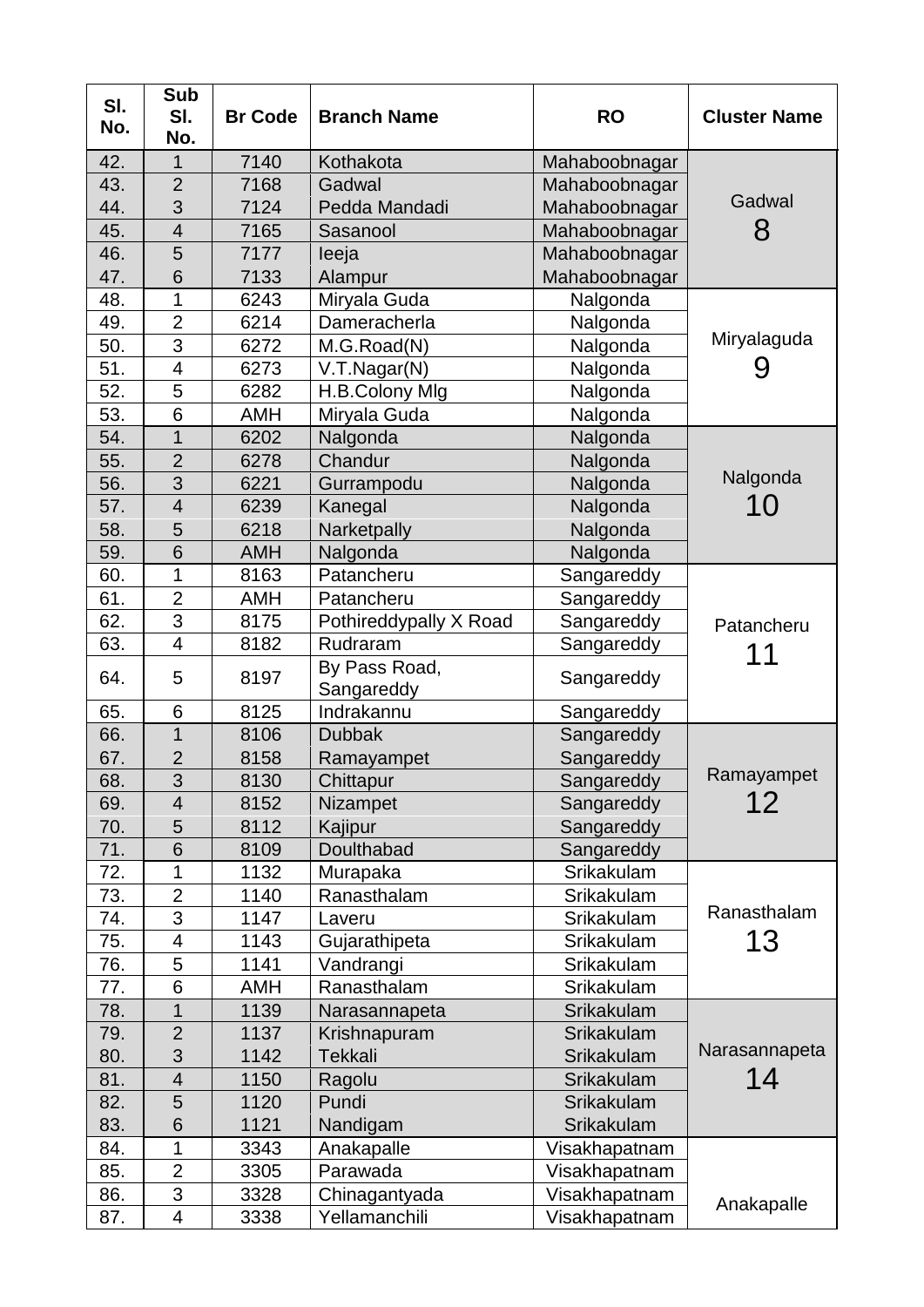| SI.<br>No. | <b>Sub</b><br>SI.<br>No. | <b>Br Code</b> | <b>Branch Name</b>                             | <b>RO</b>          | <b>Cluster Name</b>                      |
|------------|--------------------------|----------------|------------------------------------------------|--------------------|------------------------------------------|
| 88.        | 5                        | 3342           | Payakaraopeta                                  | Visakhapatnam      | 15                                       |
| 89.        | 6                        | 3383           | MVP COLONY                                     | Visakhapatnam      |                                          |
| 90.        | $\overline{1}$           | 3337           | Narsipatnam                                    | Visakhapatnam      |                                          |
| 91.        | $\overline{2}$           | 3302           | Paderu                                         | Visakhapatnam      |                                          |
| 92.        | 3                        | 3348           | Satyavaram                                     | Visakhapatnam      | Narsipatnam                              |
| 93.        | $\overline{4}$           | <b>AMH</b>     | Narsipatnam                                    | Visakhapatnam      | 16                                       |
| 94.        | 5                        | 3304           | Arakuvaley                                     | Visakhapatnam      |                                          |
| 95.        | 6                        | 3324           | K.Agraharam                                    | Visakhapatnam      |                                          |
| 96.        | 1                        | 3336           | Sabbavaram                                     | Vizianagaram       |                                          |
| 97.        | $\overline{2}$           | 2245           | Lakkavarapukota                                | Vizianagaram       |                                          |
| 98.        | $\overline{3}$           | 3308           | K.Kotapadu                                     | Vizianagaram       | Sabbavaram                               |
| 99.        | 4                        | 3310           | Madugula                                       | Vizianagaram       | 17                                       |
| 100.       | 5                        | 3334           | Bheemunipatnam                                 | Vizianagaram       |                                          |
| 101.       | 6                        | <b>AMH</b>     | Chodavaram                                     | Vizianagaram       |                                          |
| 102.       | $\overline{1}$           | 5133           | Palakurthy                                     | Warangal           |                                          |
| 103.       | $\overline{2}$           | 5137           | Tarigoppula                                    | Warangal           |                                          |
| 104.       | $\overline{3}$           | 5152           | Dharmasagar                                    | Warangal           | Kazipet                                  |
| 105.       | $\overline{4}$           | 5116           | Kazipet                                        | Warangal           | 18                                       |
| 106.       | 5                        | 5112           | <b>Ghanpur(Station)</b>                        | Warangal           |                                          |
| 107.       | 6                        | 5161           | Madikonda, Khazipet                            | Warangal           |                                          |
| 108.       | 1                        | 9000           | Head Office – Inspection<br>& Audit Department | <b>Head Office</b> | HO@<br>Inspection &<br>Audit Dept.<br>19 |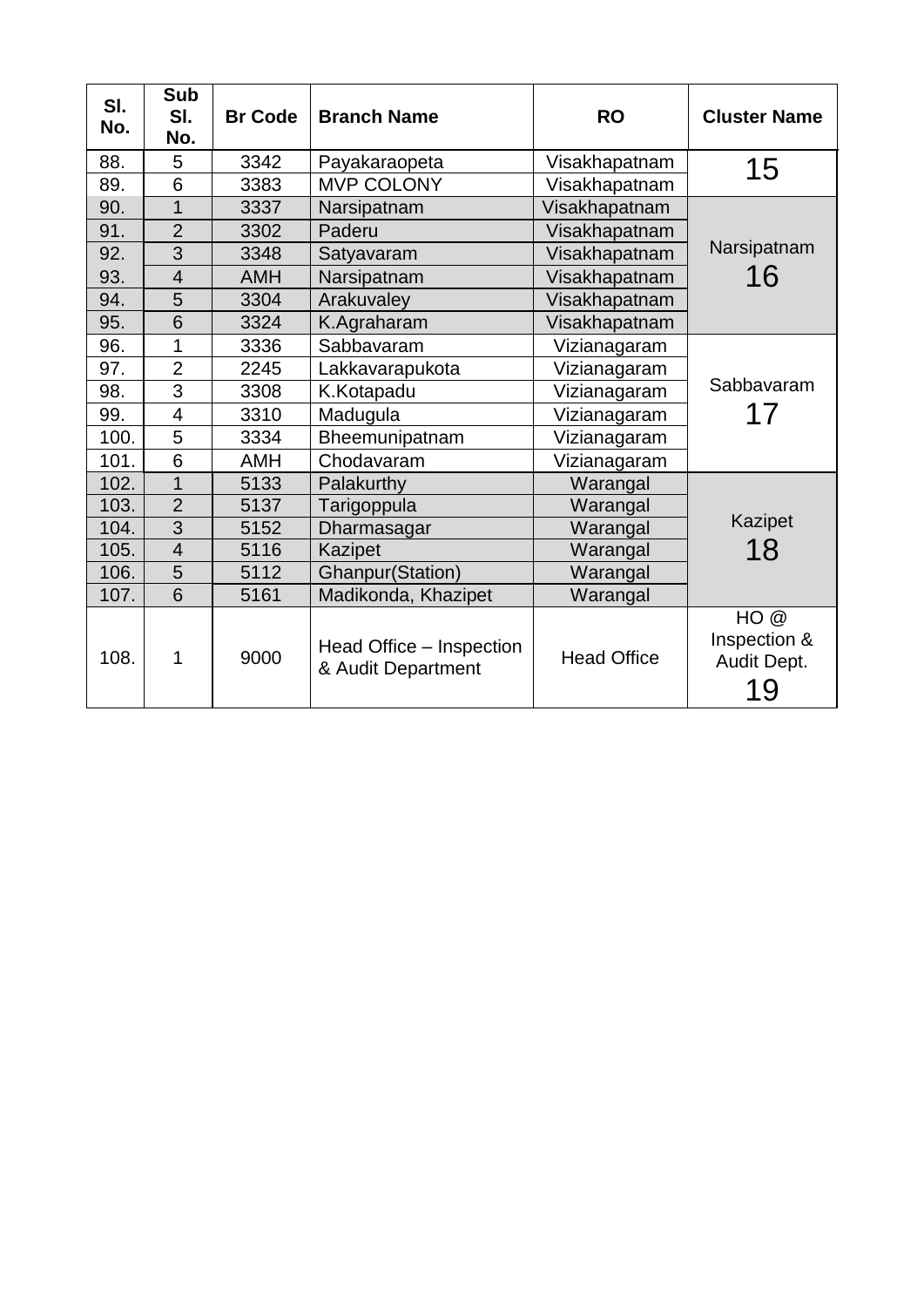| SI.<br>No.       | <b>Sub</b><br>SI. No.    | <b>Br Code</b> | <b>Branch Name</b>   | <b>RO</b>           | <b>Cluster Name</b> |
|------------------|--------------------------|----------------|----------------------|---------------------|---------------------|
| 1.               | 1                        | 7150           | Achampet             | AshokNagar          |                     |
| 2.               | $\overline{2}$           | 7110           | Padra                | AshokNagar          |                     |
| 3.               | 3                        | 7123           | Uppunuthala          | AshokNagar          | Achampet            |
| 4.               | $\overline{4}$           | 7145           | Kondanagula          | AshokNagar          | 1                   |
| 5.               | 5                        | 7104           | Thummanpet           | AshokNagar          |                     |
| 6.               | 6                        | 7102           | <b>Telkapally</b>    | AshokNagar          |                     |
| $\overline{7}$ . | 1                        | 4117           | Bhadrachalam         | Bhadrachalam        |                     |
| 8.               | $\overline{2}$           | 4139           | Pinapaka             | Bhadrachalam        |                     |
| 9.               | 3                        | 4115           | Paloncha             | Bhadrachalam        | <b>Bhadrachalam</b> |
| 10.              | $\overline{\mathbf{4}}$  | 4144           | <b>Bandaru Gudem</b> | Bhadrachalam        | 2                   |
| 11.              | 5                        | 4166           | Upperu               | Bhadrachalam        |                     |
| 12.              | 6                        | 4141           | Kukkunuru            | Bhadrachalam        |                     |
| 13.              | $\overline{1}$           | 4135           | Thallada             | <b>Bhadrachalam</b> |                     |
| 14.              | $\overline{2}$           | 4163           | B.P.Agraharam(Wyra)  | Bhadrachalam        |                     |
| 15.              | 3                        | 4157           | Julurpadu            | <b>Bhadrachalam</b> | <b>Thallada</b>     |
| 16.              | $\overline{4}$           | 4120           | Enkoor               | <b>Bhadrachalam</b> | З                   |
| 17.              | 5                        | 4134           | Chennoor             | Bhadrachalam        |                     |
| 18.              | 6                        | 4158           | Sujathanagar         | Bhadrachalam        |                     |
| 19.              | 1                        | 4168           | Kothagudem           | Bhadrachalam        |                     |
| 20.              | $\overline{2}$           | 4124           | Chandrugonda         | Bhadrachalam        | Kothagudem          |
| 21.              | 3                        | 4160           | Yellandu             | Bhadrachalam        | (Vacant by          |
| 22.              | $\overline{\mathcal{A}}$ | 4164           | Ramavaram            | Bhadrachalam        | 31.12.2020)         |
| 23.              | 5                        | <b>AMH</b>     | Kothagudem           | Bhadrachalam        | 4                   |
| 24.              | 6                        | 4142           | Mulakala Pally       | Bhadrachalam        |                     |
| 25.              | 1                        | 4107           | Sathupally           | Bhadrachalam        |                     |
| 26.              | $\overline{2}$           | 4103           | Penuballi            | Bhadrachalam        |                     |
| 27.              | 3                        | 4129           | Aswaraopeta          | <b>Bhadrachalam</b> | Sathupally          |
| 28.              | $\overline{4}$           | 4154           | Khankhanpeta         | Bhadrachalam        | 5                   |
| 29.              | 5                        | 4159           | Dammapeta            | Bhadrachalam        |                     |
| 30.              | 6                        | <b>AMH</b>     | Sathupally           | Bhadrachalam        |                     |
| 31.              | 1                        | 4121           | Madhira              | Khammam             |                     |
| 32.              | $\overline{2}$           | 4102           | <b>Bonakal</b>       | Khammam             |                     |
| 33.              | 3                        | 4105           | Yerrupalem           | Khammam             | Madhira             |
| 34.              | 4                        | 4149           | Chinthakani          | Khammam             | 6                   |
| 35.              | 5                        | 4104           | Nagulavancha         | Khammam             |                     |
| 36.              | 6                        | 4183           | Madupalle            | Khammam             |                     |
| 37.              | 1                        | 7171           | Narayanpet           | Mahaboobnagar       |                     |
| 38.              | $\overline{2}$           | 7105           | Gundumal             | Mahaboobnagar       |                     |
| 39.              | 3                        | 7136           | Kodangal             | Mahaboobnagar       |                     |
| 40.              | 4                        | 7151           | Maganoor             | Mahaboobnagar       | Narayanpet          |

## **Category B (Difficult Clusters with Branch Names)**